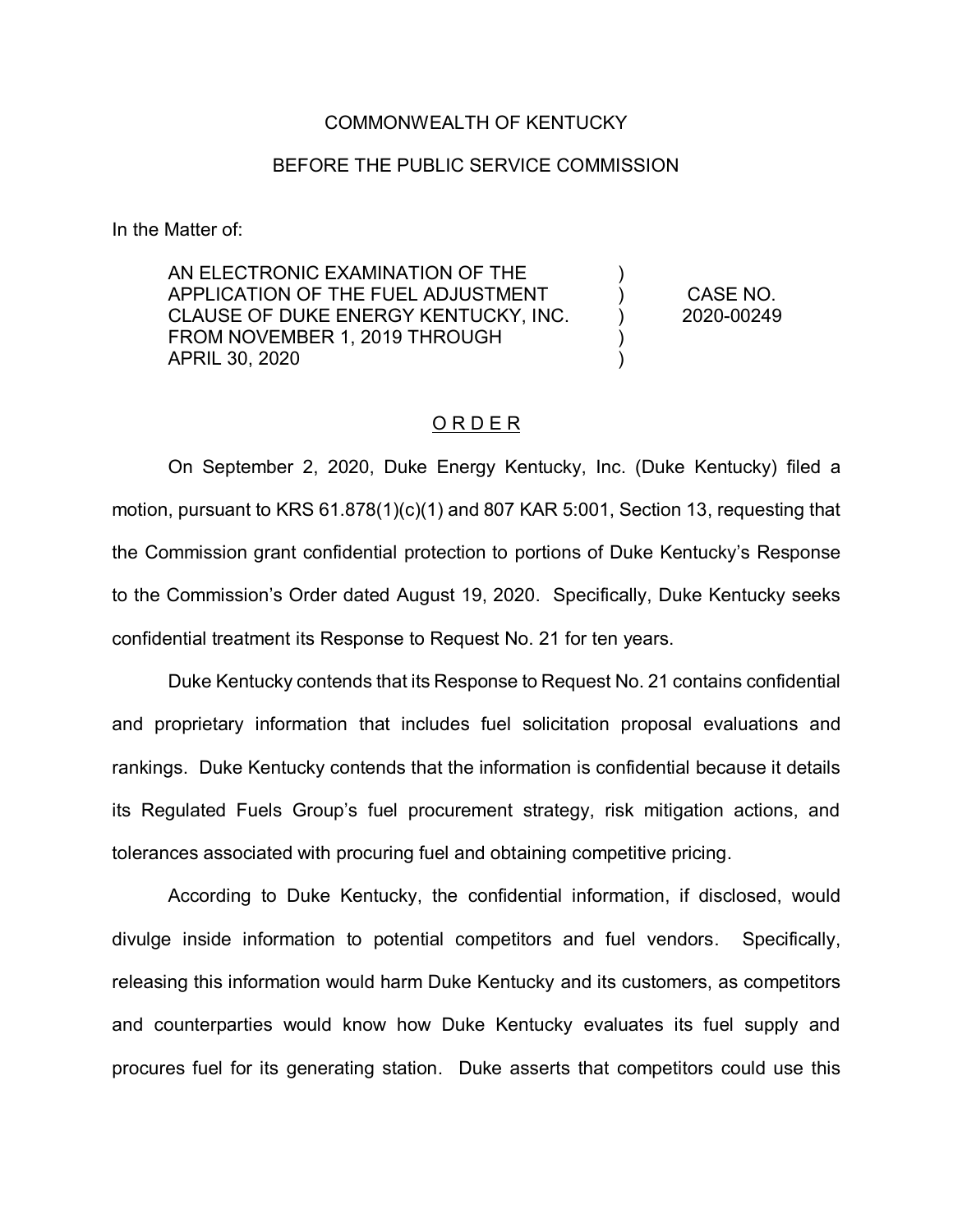information to manipulate the market and cause economic harm to Duke Kentucky's customers by adjusting their bidding strategies and potentially affecting the price Duke Kentucky pays for coal.

Having considered the motion and the material at issue, the Commission finds that the information contained in Duke Kentucky's Response to Request No. 21 is generally recognized as confidential or proprietary; it therefore meets the criteria for confidential treatment and is exempted from public disclosure pursuant to KRS 61.878(1)(c)(1) and 807 KAR 5:001, Section 13.

IT IS THEREFORE ORDERED that:

1. Duke Kentucky's motion for confidential treatment is granted.

2. The designated material granted confidential treatment by this Order shall not be placed in the public record or made available for public inspection for ten years or until further Order of this Commission.

3. Use of the designated material granted confidential treatment by this Order in any Commission proceeding shall comply with 807 KAR 5:001, Section 13(9).

4. Duke Kentucky shall inform the Commission if the designated material granted confidential treatment by this Order becomes publicly available or no longer qualifies for confidential treatment.

5. If a nonparty to this proceeding requests to inspect the material granted confidential treatment by this Order and the period during which the material has been granted confidential treatment has not expired, Duke Kentucky shall have 30 days from receipt of written notice of the request to demonstrate that the material still falls within the exclusions from disclosure requirements established in KRS 61.878. If Duke Kentucky is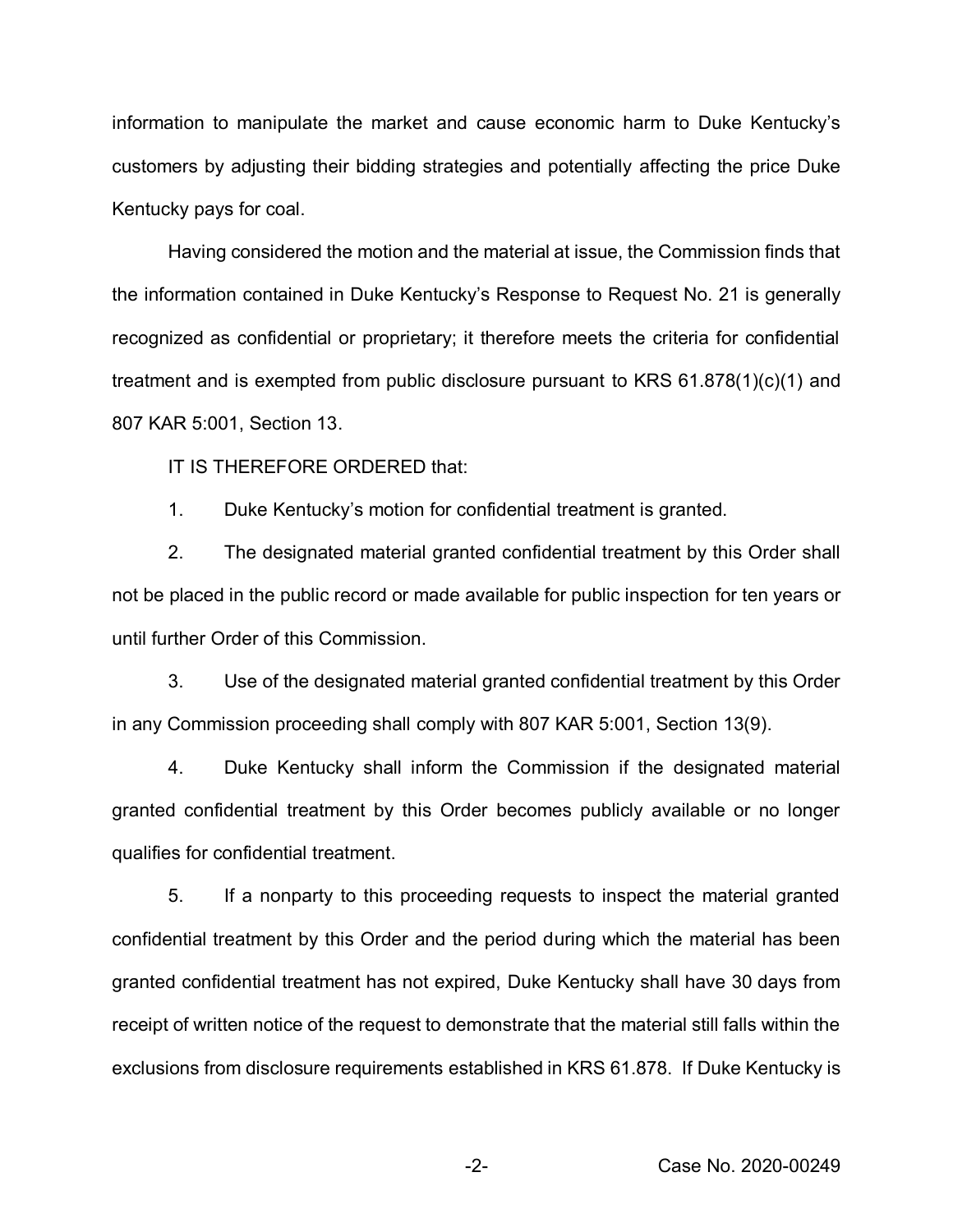unable to make such demonstration, the requested material shall be made available for inspection. Otherwise, the Commission shall deny the request for inspection.

6. The Commission shall not make the requested material available for inspection for 30 days from the date of service of an Order finding that the material no longer qualifies for confidential treatment in order to allow Duke Kentucky to seek a remedy afforded by law.

## [REMAINDER OF PAGE INTENTIONALLY LEFT BLANK]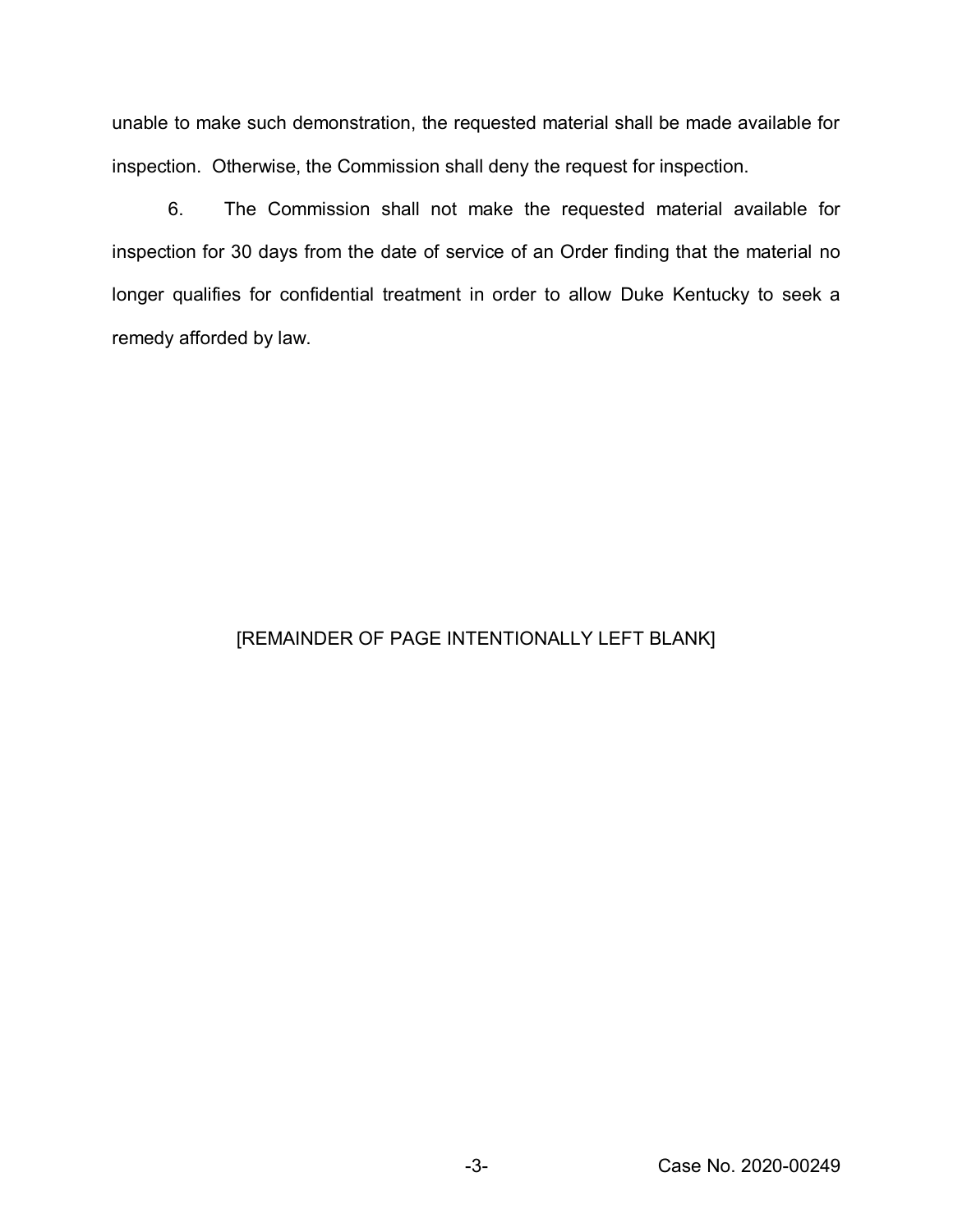By the Commission



ATTEST:

 $\frac{1}{\beta}$  he diself

Executive Director

Case No. 2020-00249